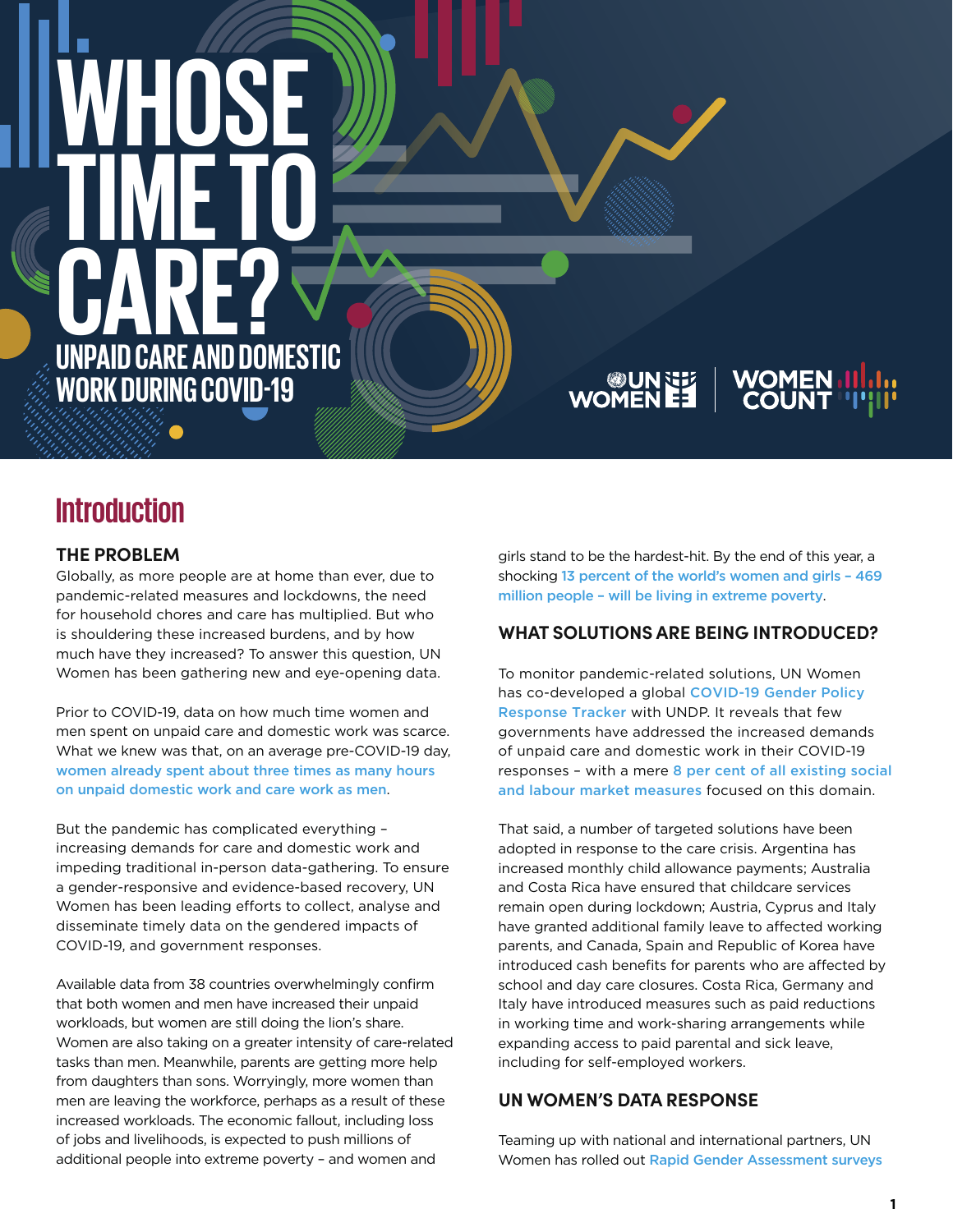(RGAs) in nearly 50 countries, using a variety of phone and online methods. Reports from the [Asia-Pacific](https://data.unwomen.org/publications/unlocking-lockdown-gendered-effects-covid-19-achieving-sdgs-asia-and-pacific), [Europe and](https://data.unwomen.org/publications/impact-covid-19-womens-and-mens-lives-and-livelihoods-europe-and-central-asia)  [Central Asia](https://data.unwomen.org/publications/impact-covid-19-womens-and-mens-lives-and-livelihoods-europe-and-central-asia), and [Arab States](https://arabstates.unwomen.org/en/digital-library/publications/2020/08/brief-the-effects-of-covid-19-on-violence-against-women-and-gendered-social-norms) regions are now available.

The [Women Count](https://data.unwomen.org/women-count) programme at UN Women has been monitoring how these results are being used to improve the design of COVID-19 programmes and interventions, and is documenting 'use cases' that integrate RGA results within gender-responsive planning, programming, or advocacy work amid COVID-19. At least seven countries have used the findings of the RGAs in their COVID-19 response plans. For details, see the statistical note at the end of this brief.

Timely gender data is helping countries prioritize the rights of women and girls. But these initiatives must be urgently scaled up and coupled with policy measures to ensure we can build back better from the pandemic.

### **UN WOMEN'S RAPID GENDER ASSESSMENTS: LEADING GENDER-RESPONSIVE DATA COLLECTION ON COVID-19**

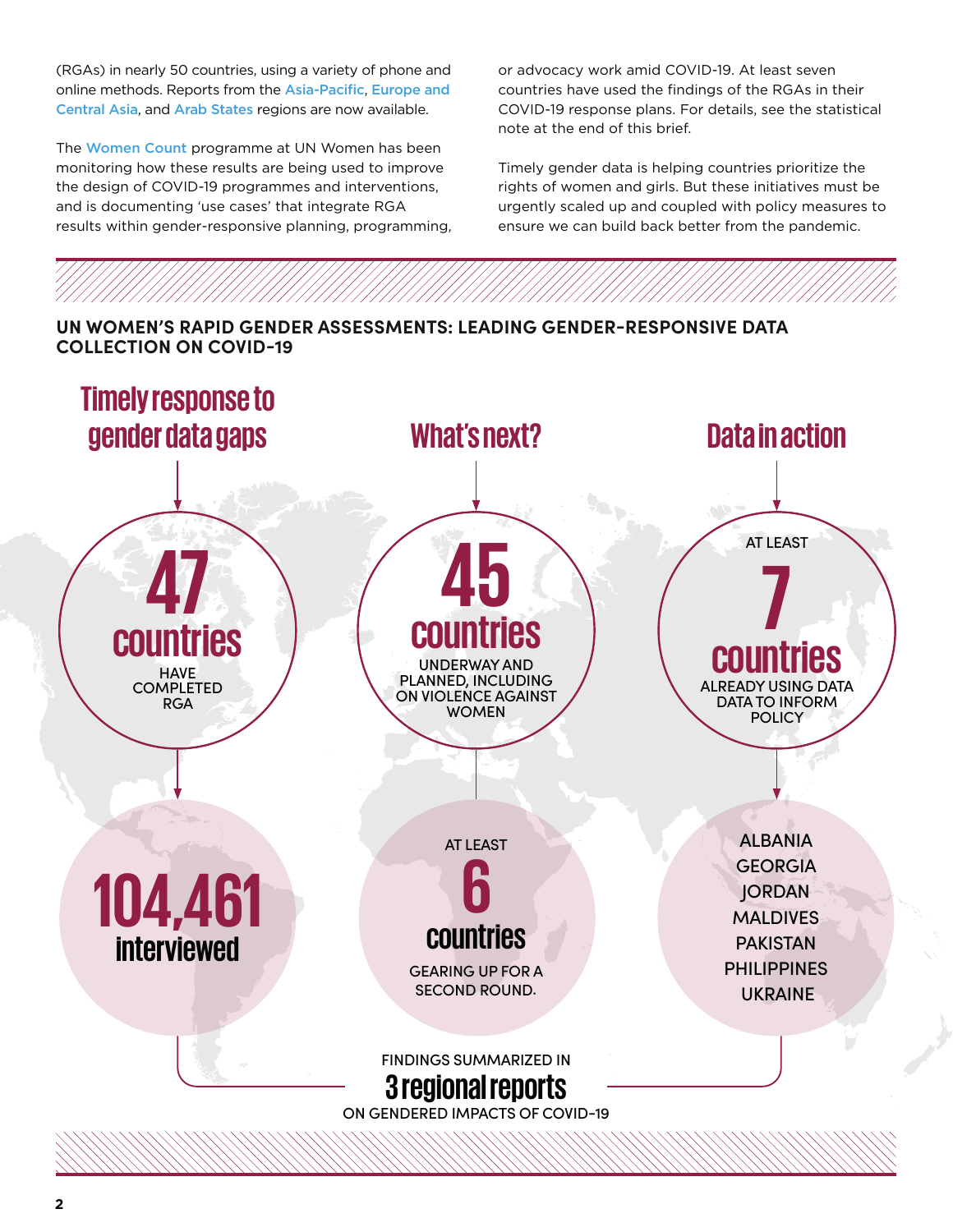# **Who's doing more unpaid domestic work?**

Amid COVID-19, household chores and other domestic work have new purpose and value, and are being increasingly recognized as a form of essential work. Chores like cooking, shopping for groceries and cleaning, particularly to prevent infection, are all taking longer than ever. Although both women and men are bearing the increased burden, 60 per cent of women and 54 per cent

of men reported that they have increased the amount of time they spend on unpaid domestic work since the pandemic began. The intensity of unpaid domestic work (defined as performing at least three domestic related activities) has also increased. Since the spread of COVID-19, 28 per cent of women and 16 per cent of men say the intensity of their domestic work has increased.

### **FIGURE 1**

**Proportion of people who reported an increase in time spent on unpaid domestic work since COVID-19, by sex, country and number of activities (percentage)**



● Women ● Men

\* All references to Kosovo are made in the context of UN Security Council resolution 1244 (1999).

Source: UN Women Rapid Gender Assessments on the Impacts of COVID-19, April–November 2020.

Notes: 1. Preliminary estimates based on data from 38 countries as of November 2020. 2. Estimates for countries in Arab States refer only to currently married population. Data on reported increase in time spent on at least three unpaid domestic work activities was not collected. 3. See statistical note on preliminary estimates at the end of this brief.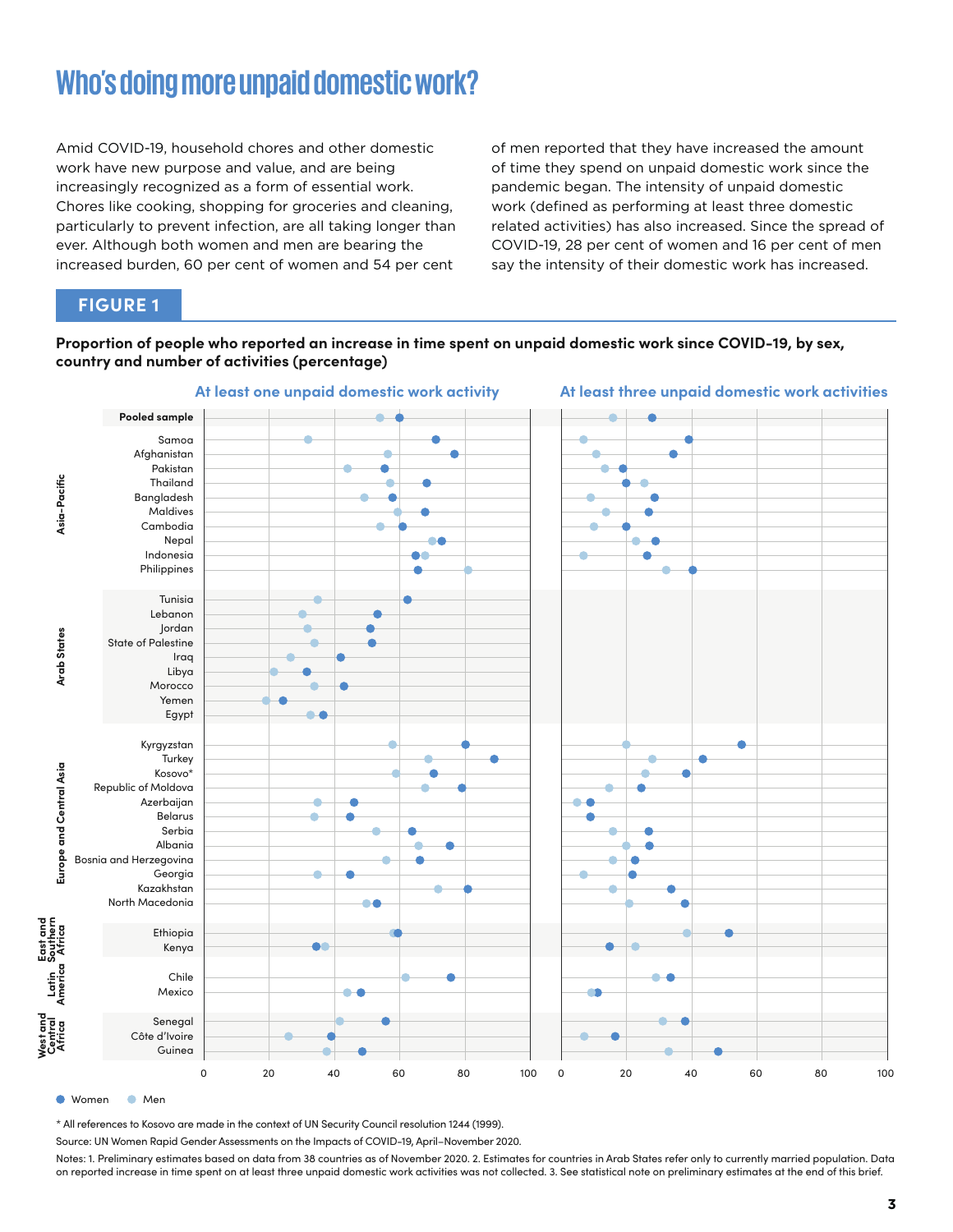### **WOMEN ARE MORE LIKELY TO INCREASE THE TIME SPENT ON HOUSEHOLD CHORES**



Source: UN Women Rapid Gender Assessments on the Impacts of COVID-19, April–November 2020.

Notes: 1. Preliminary estimates based on data from 38 countries as of November 2020. 2. The proportion of population who said their spouse/partner is more involved does not include the Arab States as data was collected only among women. 3. See statistical note on preliminary estimates at the end of this brief.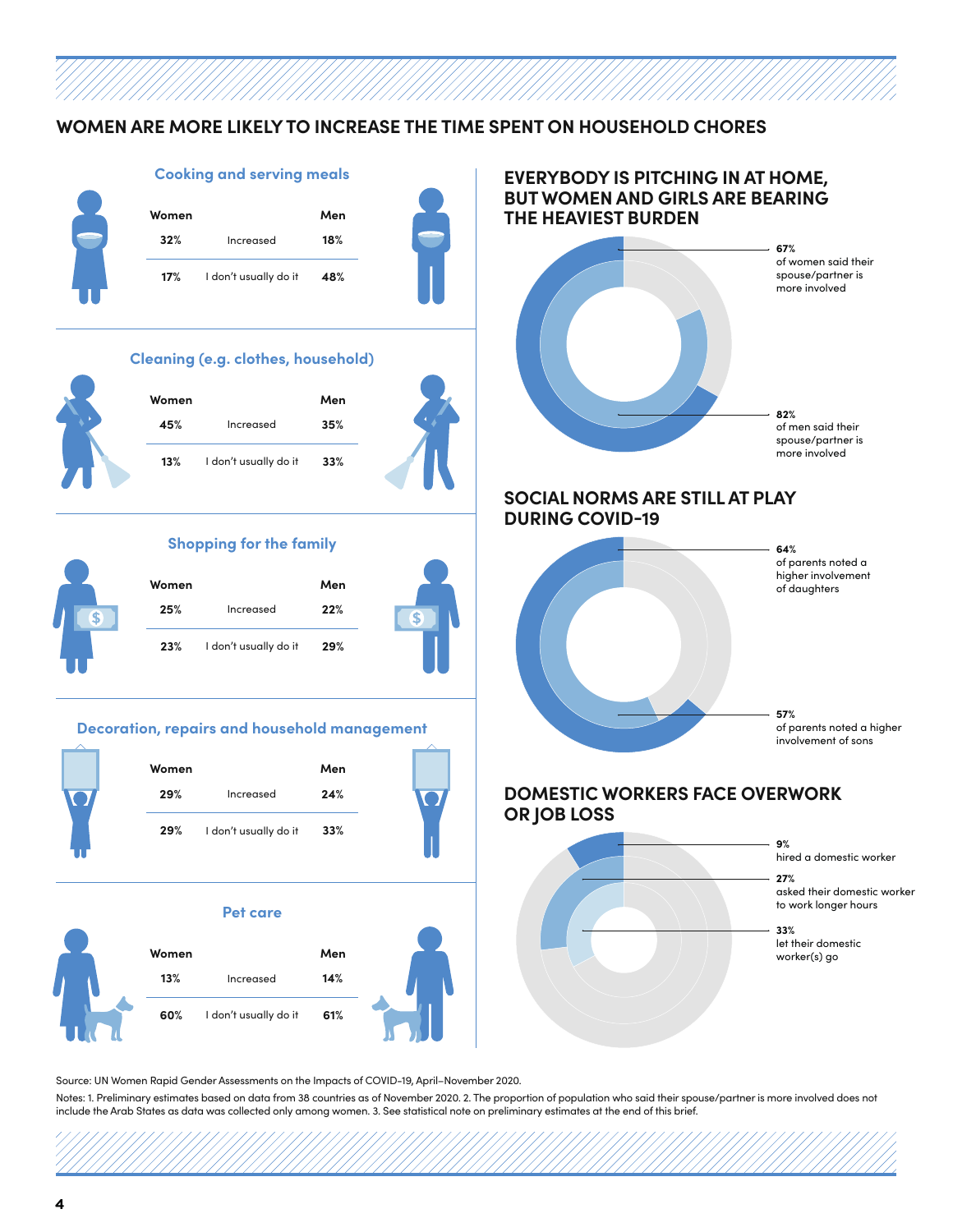# **Who's spending more time caring for loved ones?**

The COVID-19 global crisis has exposed the fact that the world's economies and our daily lives are made possible by the unpaid care work of women and girls, which is often invisible and under-appreciated. With children out of school, intensified care needs of elderly and ill family members, and overwhelmed health services, the demands for care work have skyrocketed. Unpaid care is a key dimension of pandemic responses – enabling both well-being, education and income-generation, particularly given homeschooling, elder vulnerability and work-from-home arrangements.

Since the pandemic began, 56 per cent of women and 51 per cent of men have increased the time they spend on unpaid care work. Interestingly, men were slightly more likely than women (21 versus 20 per cent) to have increased the time they spend assisting elderly, sick or disabled adults. But despite men's increased contributions, women are still carrying the heaviest load: 33 per cent of women versus 26 per cent of men increased their time spent on at least three activities related to unpaid care work.

**At least three unpaid care work activities**

### **FIGURE 2**

#### **Proportion of people who reported an increase in time spent on unpaid care work since COVID-19, by sex, country and number of activities (percentage)**



**At least one unpaid care work activity**

\* All references to Kosovo are made in the context of UN Security Council resolution 1244 (1999).

Source: UN Women Rapid Gender Assessments on the Impacts of COVID-19, April–November 2020.

Notes: 1. Preliminary estimates based on data from 38 countries as of November 2020. 2. Estimates for countries in Arab States refer only to currently married population. Data on reported increase in time spent on at least three unpaid care work activities was not collected. 3. See statistical note on preliminary estimates at the end of this brief.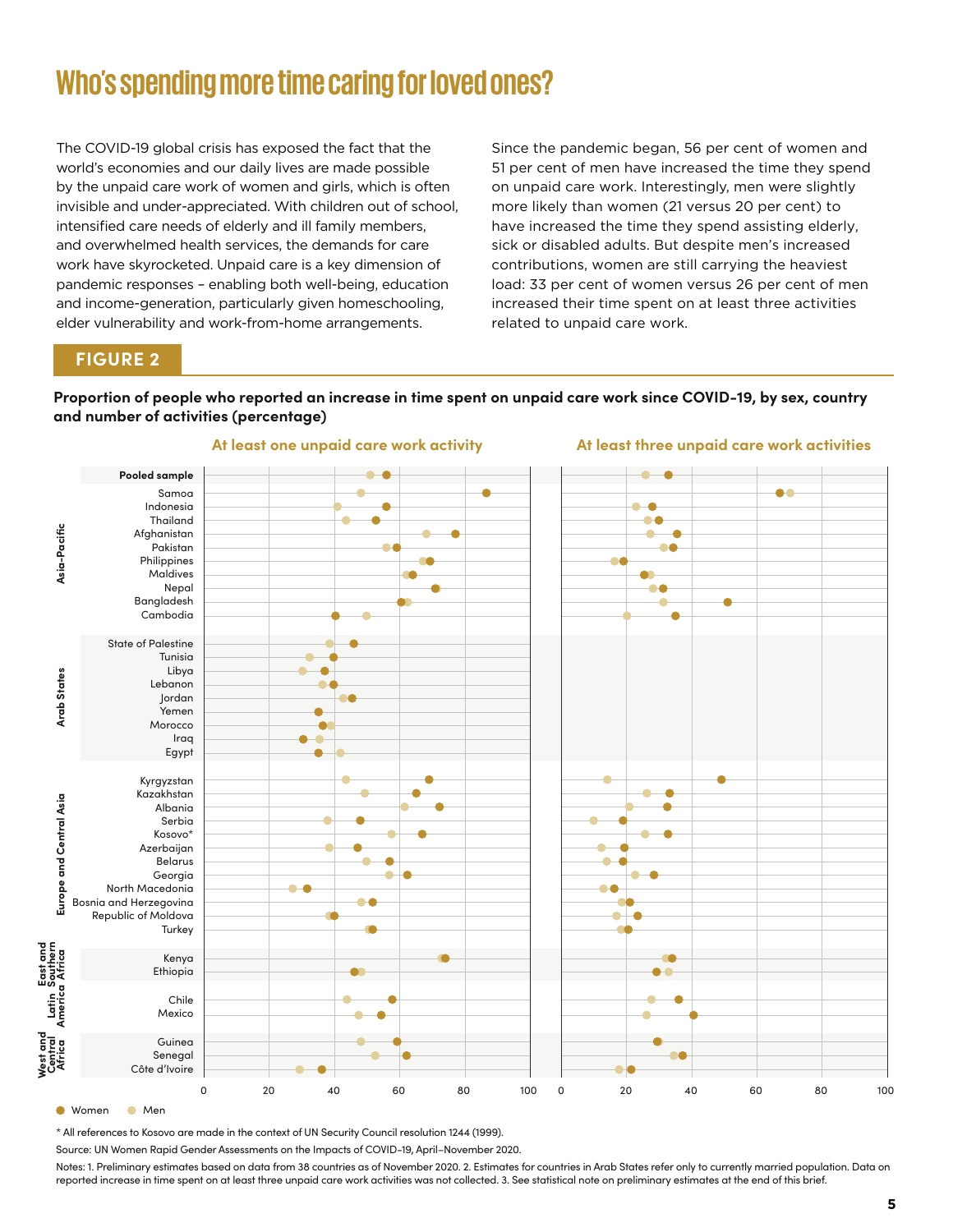# **EVERYONE IS HELPING OUT AT HOME, BUT WOMEN STILL DO MUCH MORE**

#### **Caring for children, including feeding, cleaning, physical care**



| Women |                       | Men |
|-------|-----------------------|-----|
| 36%   | Increased             | 30% |
| 36%   | I don't usually do it | 48% |



#### **Teaching**



| Women |                       | Men |
|-------|-----------------------|-----|
| 32%   | Increased             | 29% |
| 40%   | I don't usually do it | 44% |



#### **Playing with, talking to and reading to children**



| Women |                       | Men |
|-------|-----------------------|-----|
| 34%   | Increased             | 28% |
| 36%   | I don't usually do it | 42% |



#### **Affective/emotional support for adult family members**



| Women |                       | Men |  |
|-------|-----------------------|-----|--|
| 34%   | Increased             | 31% |  |
| 27%   | I don't usually do it | 35% |  |



#### **Assisting older/sick/disabled adults with medical care, feeding, cleaning, physical care**



| Women |                       | Men |
|-------|-----------------------|-----|
| 20%   | Increased             | 21% |
| 52%   | I don't usually do it | 54% |



Source: UN Women Rapid Gender Assessments on the Impacts of COVID-19, April–November 2020.

Notes: 1. Preliminary estimates based on data from 38 countries as of November 2020. 2. See statistical note on preliminary estimates at the end of this brief.

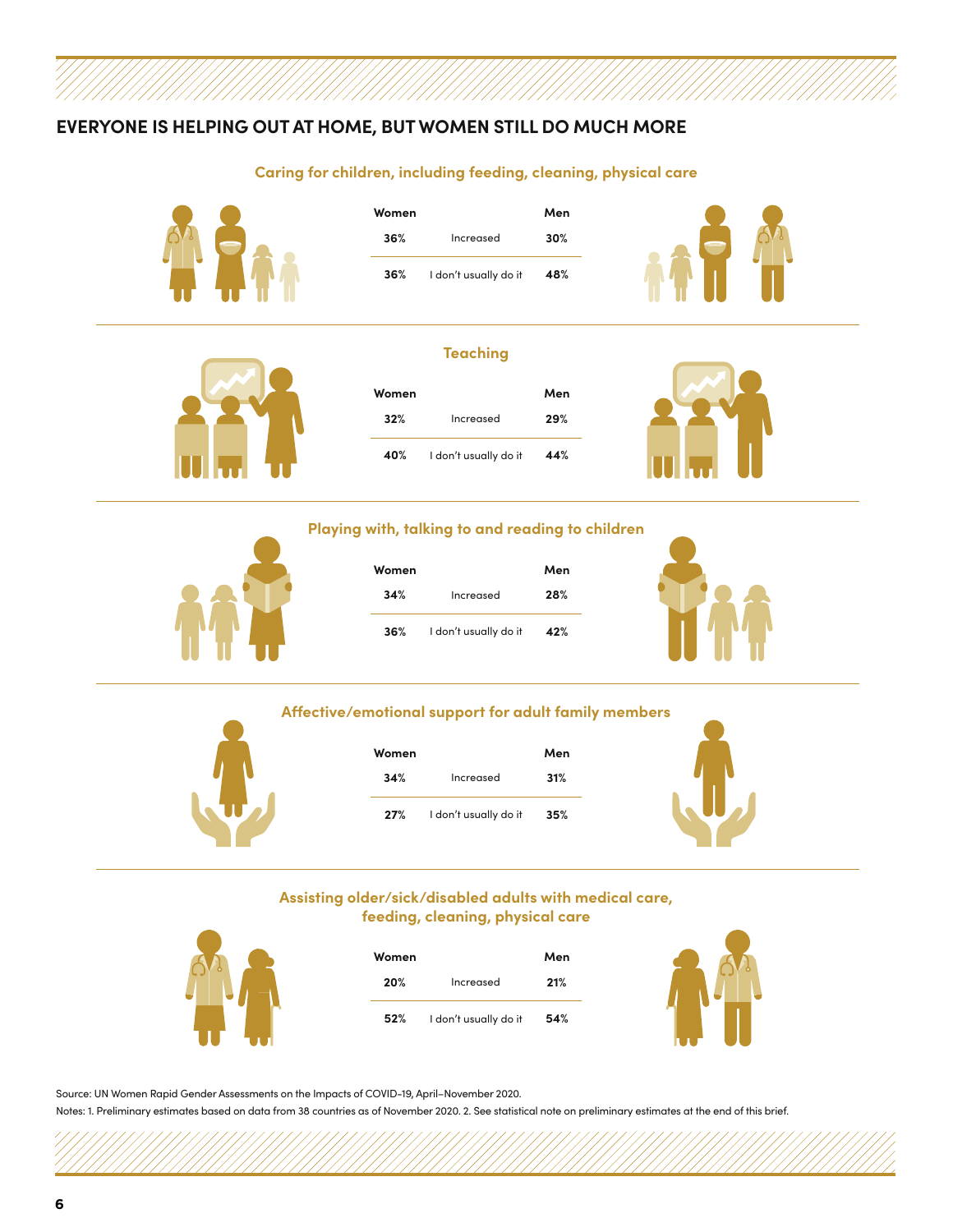# **Women do more in each country, but how long are their days?**

Both women and men report increased time spent on unpaid care, but it is important to know who is spending more additional time overall. Research by Ipsos for UN Women [in 16 countries reveals that before COVID-19,](https://data.unwomen.org/features/covid-19-pandemic-has-increased-care-burden-how-much)  the average time spent on childcare by women was approximately 26 hours per week; but since the pandemic began, they spend approximately 31 hours. Men, on the other hand, reported spending approximately 20

hours per week on childcare before the crisis, which has since increased to 24 hours. On average, women have thus added an extra 5.2 hours on average per week for childcare, compared to 3.5 extra hours for men, with the gender gap varying widely across countries. This means that, in most countries, women are spending 30+ hours per week solely on childcare – almost equivalent to the average time spent at a full-time job per week.

### **FIGURE 3**

#### **Average hours spent per week on childcare during COVID-19, by sex**



Source: Ipsos poll fielded 22-25 October 2020.

Note: The sample size for the poll is 14,509 individuals aged 16 to 74 from 16 countries: Australia, Brazil, Canada, China, France, Germany, India, Italy, Japan, Mexico, Russia, South Africa, South Korea, Spain, United Kingdom. The age group for Canada and USA was 18 to 74 years. Childcare responsibilities were proxied by specific tasks and activities such as physical care of children, overseeing them and teaching and remote learning. The hours per week spent in childcare prior to the pandemic and during COVID-19 was collected using a seven-point scale: 0 hours per day; 1-2 hours per day; 3-4 hours per day; 5-6 hours per day; 7-8 hours per day; 9 hours or more per day and not applicable. The data presented in the figure are only for women and men who reported spending any time in childcare – a sub-sample of 8,000 individuals.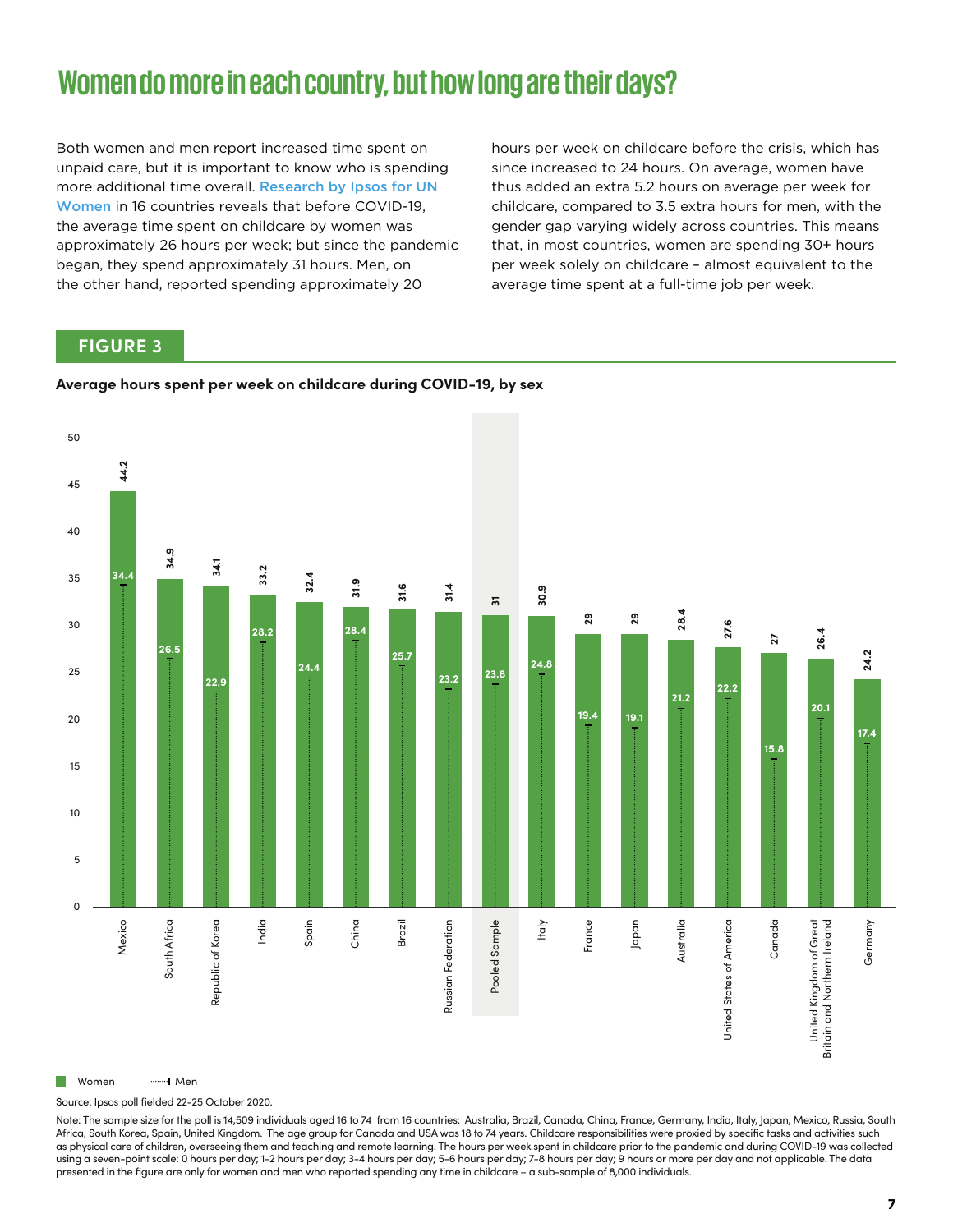# **Who's giving up paid work?**

More women than men are shifting from a mix of paid and unpaid care work to full-time childcare, foregoing paid work. In an analysis of labour market data by UN [Women and the International Labour Organization](https://data.unwomen.org/features/fallout-covid-19-working-moms-are-being-squeezed-out-labour-force), emerging evidence from 55 high- and middle-income countries reveals that, between the fourth quarter of 2019 and the second quarter of 2020, the unemployment rate among those aged 25+ increased from 5.5 to 7.7 per cent among women and from 4.7 to 7.1 per cent among men. Nevertheless, greater numbers of women– who are already less likely to be in the workforce – have left the labour market altogether (28 million women aged 25+, compared to 24.1 million men aged 25+). At the end of Q2 2020, based on this sample of 55 countries, there were 1.7 times as many women as men outside the labour force (321 million women, compared to 182 million men). The difference is highest in Latin America, a region hard hit by the economic fallout of COVID-19, with 83 million women outside the labour force (up from 66 million before COVID-19) compared to 40 million (up from 26 before COVID-19) for men.

### **FIGURE 4**





Source: UN Women calculations based on the ILOSTAT database.

Note: This chart shows the share among the total population aged 25 and over who is employed, unemployed and out of the labour force, by sex. The corresponding unemployment rate which is computed as the share of the labour force population that is unemployed is not shown but provided in the text above.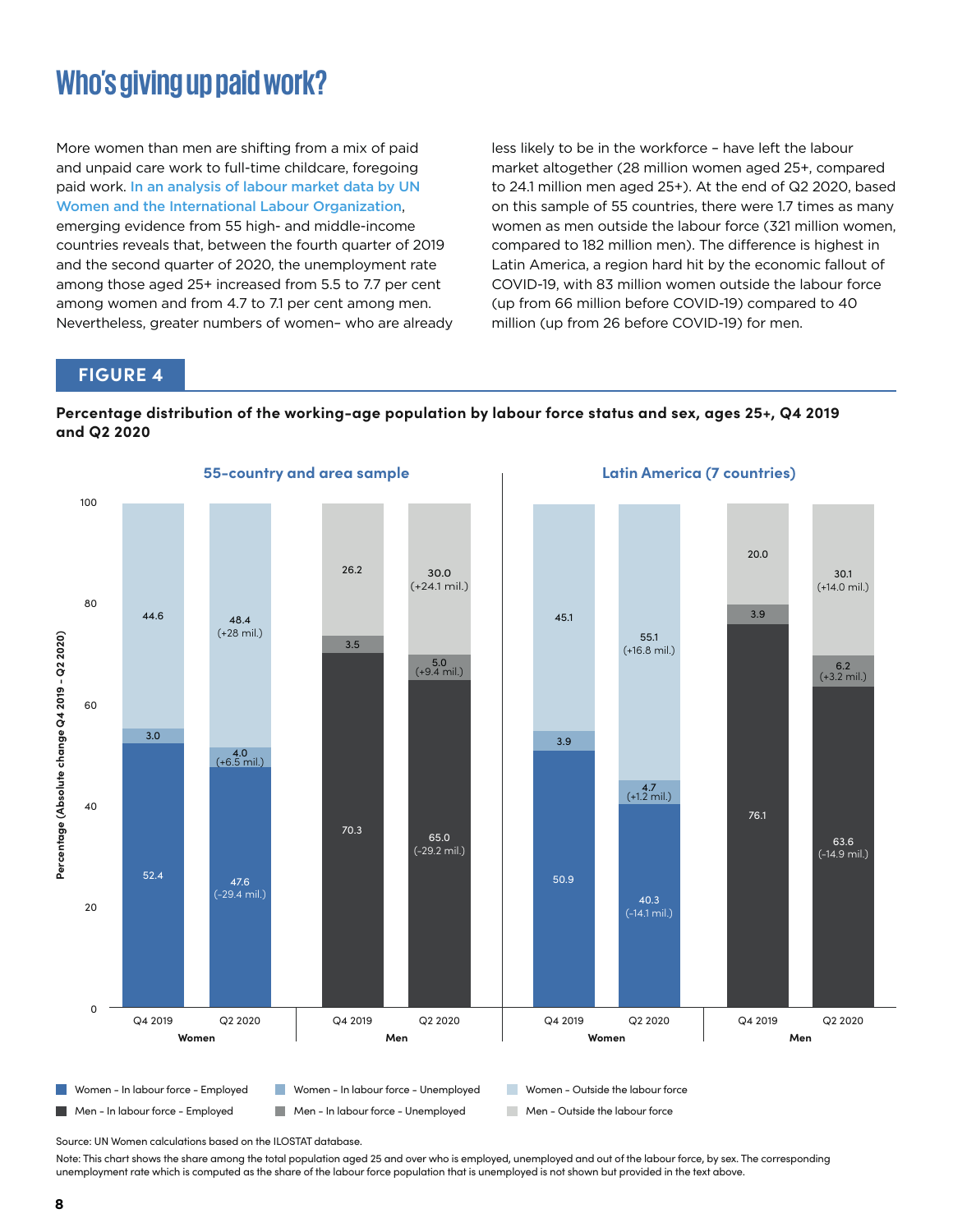# **How is the response measuring up?**

Many women face a double burden – trying to keep their jobs and sources of income while dealing with rising unpaid care and domestic work demands. And without decided action, there is a real danger that the pandemic [will erase the important but](https://data.unwomen.org/publications/progress-sustainable-development-goals-gender-snapshot-2020) [fragile progress that](https://data.unwomen.org/publications/progress-sustainable-development-goals-gender-snapshot-2020)  [women have made over the past decades](https://data.unwomen.org/publications/progress-sustainable-development-goals-gender-snapshot-2020).

Women's unpaid care and domestic work is often invisible but has value. In fact, 16.4 billion hours are [spent on unpaid care work every day](https://www.ilo.org/wcmsp5/groups/public/---dgreports/---dcomm/---publ/documents/publication/wcms_633135.pdf) – the equivalent of 2 billion people working 8 hours per day without pay. The actual value of this work amounts to 9 per cent of global GDP – equivalent to USD 11 trillion.

How governments respond to such increased workloads will be key to fuelling a more equitable recovery. Yet the [UNDP-UN Women Global COVID-19 Gender Response](https://data.undp.org/gendertracker/)  [Tracker](https://data.undp.org/gendertracker/) reveals that while many governments have taken unprecedented measures to contain the economic and social fallout of the pandemic, the bulk of responses have been blind to women's needs. The tracker shows that 206 countries and territories have taken a total of 1,813 measures to address the economic and social fallout of COVID-19. But only 85 have taken measures to strengthen women's economic security, and only 60 have taken measures to address unpaid care. Only 111 measures directly address unpaid care work – [a mere 8 per cent of all social protection](https://www.undp.org/content/undp/en/home/librarypage/womens-empowerment/COVID-19-Global-Gender-Response-Tracker.html)  [and labour market measures taken in light of the pandemic](https://www.undp.org/content/undp/en/home/librarypage/womens-empowerment/COVID-19-Global-Gender-Response-Tracker.html).

### **UNPAID CARE IS A FRACTION OF SOCIAL PROTECTION AND LABOUR MARKET MEASURES**



**MOST COMMON POLICY MEASURES COUNTRIES HAVE TAKEN TO ADDRESS RISING UNPAID CARE DEMANDS**



Source: UNDP-UN Women Global COVID-19 Gender Response Tracker.

# **Showing how much we care: Where do we go from here?**

The comparable data gleaned from the RGAs of these 38 countries is eye-opening and confirms what we already suspected – that women are still doing the bulk of unpaid care and domestic work. Less predictable was how many women are abandoning paid work in light of the increased demands. This will have long-lasting impacts on women's economic empowerment. These trends also threaten to reverse decades of progress towards the ideals of the

Beijing Declaration and Platform for Action as well as the Sustainable Development Goals.

So, where do we go from here? Gathering this data has been challenging, but UN Women understands its importance for informing policies and shaping government responses. We have another 45 RGAs